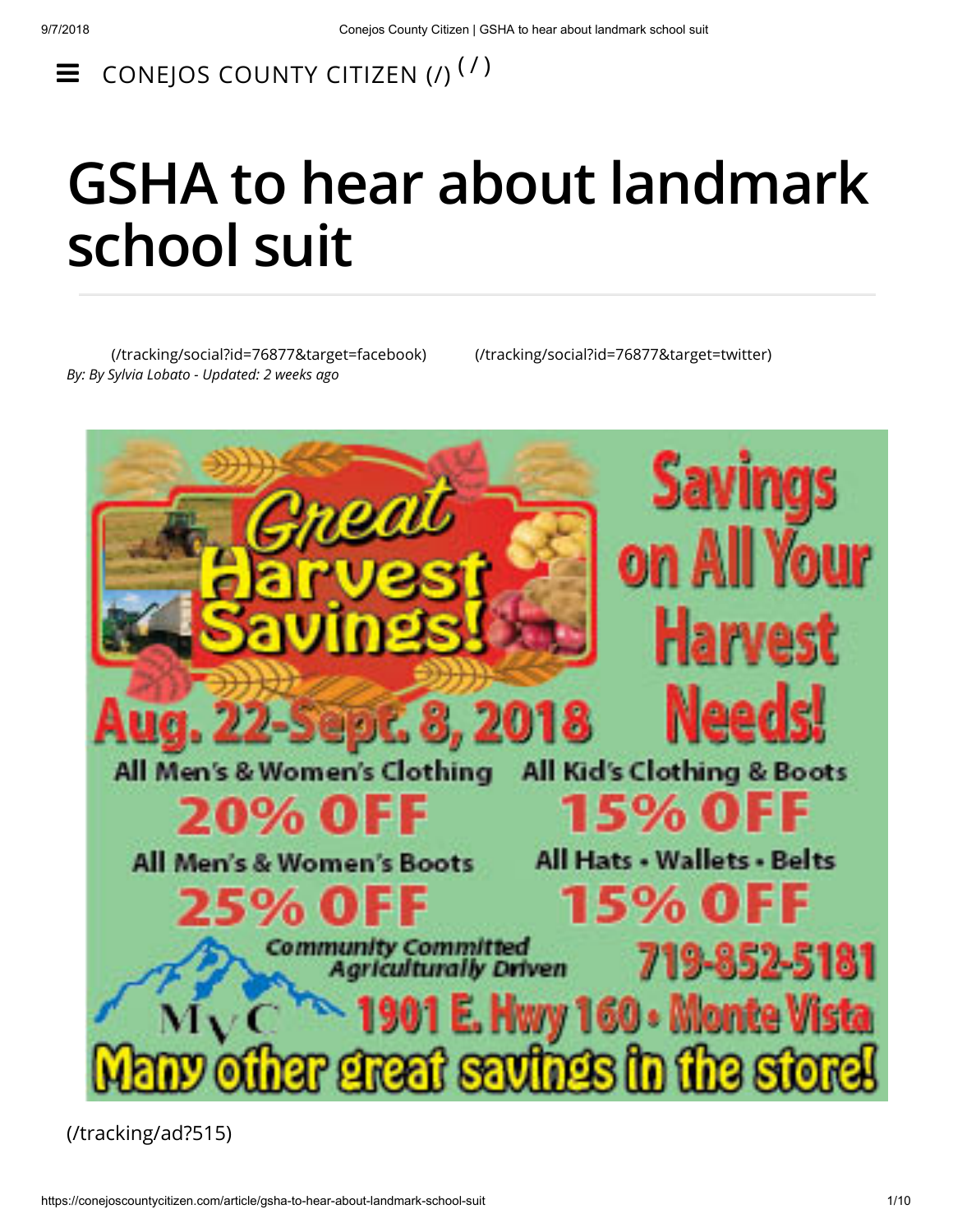### By SYLVIA LOBATO

CONEJOS/ALAMOSA — The nation's earliest victory in the war against educational segregation took place in the San Luis Valley and only recently came to light. It will be featured in a PowerPoint presentation by Dr. Ronald W. Maestas at the 29th Annual Conference of the Genealogical Society of Hispanic America (GSHA) in Pueblo Friday, Aug. 17.

It was a necessary battle, but the big win lay hidden for more than a century. In 1914, "The Denver Catholic Register" called the decision "historic," noting that it "was the first time in the history of America that a court fight was made over an attempt to segregate Mexicans in school." The suit grew from grassroots concern for equal education of Alamosa's children.

Dating back to 1912 when Alamosa was still part of Conejos County, a deep blizzard had paralyzed Denver and bad weather emerged locally.

Ten-year-old Miguel Maestas was forced to walk seven blocks from his home on the north end of Ross Ave. to the "Mexican" school building at the intersection of Ninth and Ross.

In addition, as a railroad man, his father, Francisco Maestas, knew the dangers of the railroad crossing, as well as the weather and, on Sept. 2, 1913, went to the superintendent of schools and asked to enroll his son. The request was refused and Maestas was told he had to enroll his son in the "Mexican School."

Miguel was kept out of school by his father due to an organized walkout which was part of the Mexican American parent protest against the segregated school.

Lying unnoticed from 1914 to 2016 and labeled Francisco Maestas et al vs. George H. Shone et al, the suit has been cited as a perfect example of resistance to segregation in Colorado's "Hispano Homeland," a concept made popular by historian Richard Nostrand, who contended the area was where people of Mexican descent had long been isolated and removed from Mexico, forming their own culture.

The town of Alamosa was incorporated in June 1878 when the Rio Grande Railroad made its hub in the San Luis Valley. What is now Alamosa County was the northern part of Costilla and Conejos counties that date back to 1876 when Colorado became a state. It was dedicated as a county on Saturday, March 8, 1913.

Ceded by Mexico in 1848 and protected in part by the Treaty of Guadalupe Hidalgo, the San Luis Valley was part of the United States long before any of the principals were born. Statehood was granted on Aug. 1, 1876.

Land for the school was purchased in 1909 and there was no secret that it was to serve only "Mexicans."

The McKinney directory listed the "Mexican Preparatory School" as being at Ninth and Ross. There was no telephone number.

Francisco Maestas was named plaintiff to represent others who weren't specifically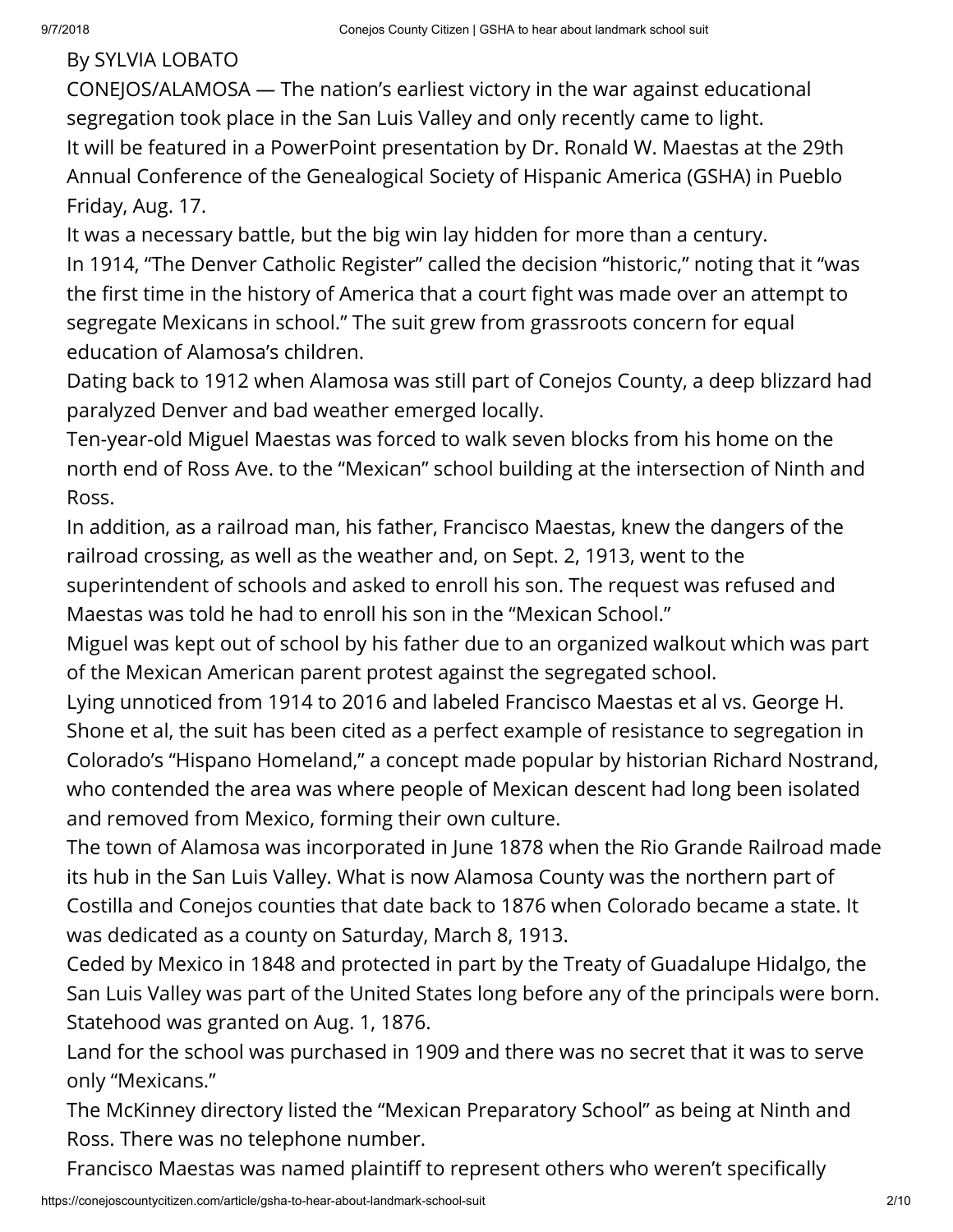named.

After a lengthy trial, District Court Judge Charles Holbrook determined that the plaintiffs had made a sufficient case for admittance of the students and issued an order to the school board and superintendent to either admit the children to the public school most convenient to their homes or file an answer showing why they should not.

Arguing that students seeking to enroll at the school weren't segregated on account of race, John T. Adams, attorney for the schools, attempted to show that Miguel Maestas and other students were denied enrollment in the city's other schools because they were deficient in English speaking skills.

Adams argued that the students were "Caucasian" and denied that the school board and superintendent had excluded them from other schools in Alamosa because of their race. In a defense document, Adams stated that the school was known as the "Preparatory School, but not the Mexican School" and denied that all "Mexican children or children of Mexican descent or any children whomsoever (sic) by reason of their race, or color or descent are of have been for more than two years last past or at any other time, obliged by order of these defendants, or any of them or by order of the Board of Education, so called or otherwise to attend the said preparatory school up to the fifth grade thereof, or at all, while other children were or are permitted to attend the school most convenient to their residence."

He argued Miguel Maestas was denied admission to the North Side School because he lacked English skills and was academically unprepared.

Adams claimed Miguel had failed an English exam and that he was "behind in all of his classes and studies, and … unable to carry on the work thereof." Miguel was also behind academically, said Adams, because his parents had "permitted" him to stay out of school for three months.

Maestas and Miguel were also put on the stand. The Register reported he "was timid and abashed by reason of the crowded court room."

However, Miguel "understood and answered the questions put him by counsel in English." When defendants asked Miguel questions through an interpreter, "he responded in English before the interpreter could finish the questions."

Miguel told the court that he was "often made late for school by reason of waiting for trains to pass."

Judge Holbrook was convinced that school officials had used the English language deficiency and the academic unpreparedness of some Mexican American children as a rationale to send them all to the Mexican School up to the fifth grade. He declared English-speaking Mexican American children had the right to attend public schools near their homes, or schools of their choice, in the Alamosa School District.

In his decision, Judge Holbrook noted the "school was built for their [the Mexican students'] benefit, and supplied with teachers especially selected, because of their ability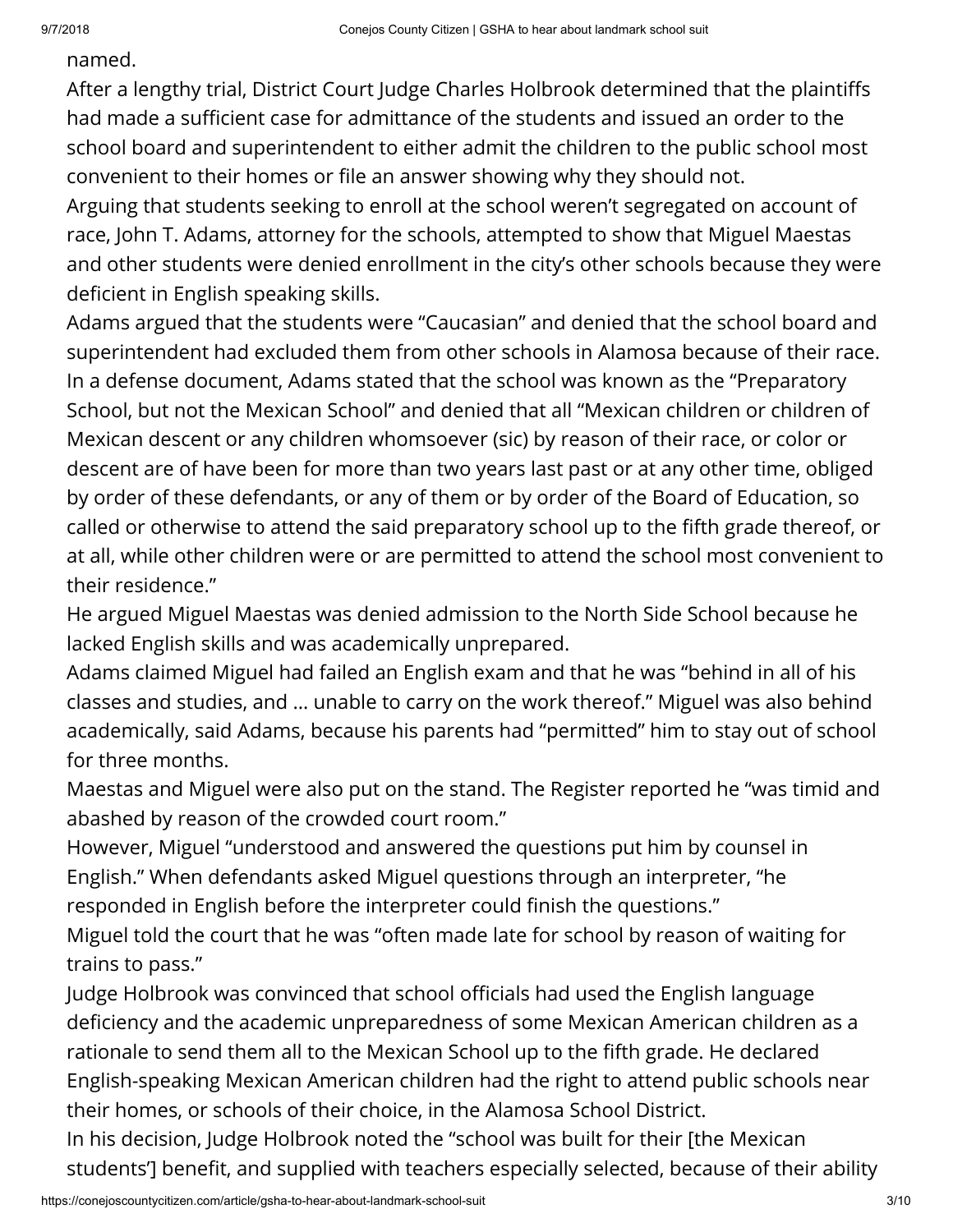to speak both English and Spanish."

He ultimately rejected those arguments and decided in favor of Maestas. He found some of the Mexican American children "in the lower grades may be able, and doubtless are able, to speak English."

Holbrook understood why "Spanish speaking people believe that their children are excluded from the two English speaking schools, upon account of race."

Rejecting the school board's argument, he believed that this "feeling must be eradicated before the school can reach its greatest efficiency." He did not think it was just to send English-speaking Mexican children to the Mexican School because he saw "evidence [that showed there were] children in different grades in the Mexican Primary School, who know enough English to understand instruction in the same grades in the other schools." Thus, Holbrook stated that "in the opinion of the court … the only way to destroy this feeling of discontent and bitterness which has recently grown up, is to allow all children so prepared, to attend the school nearest them."



[\(/tracking/ad?513\)](https://conejoscountycitizen.com/tracking/ad?513)